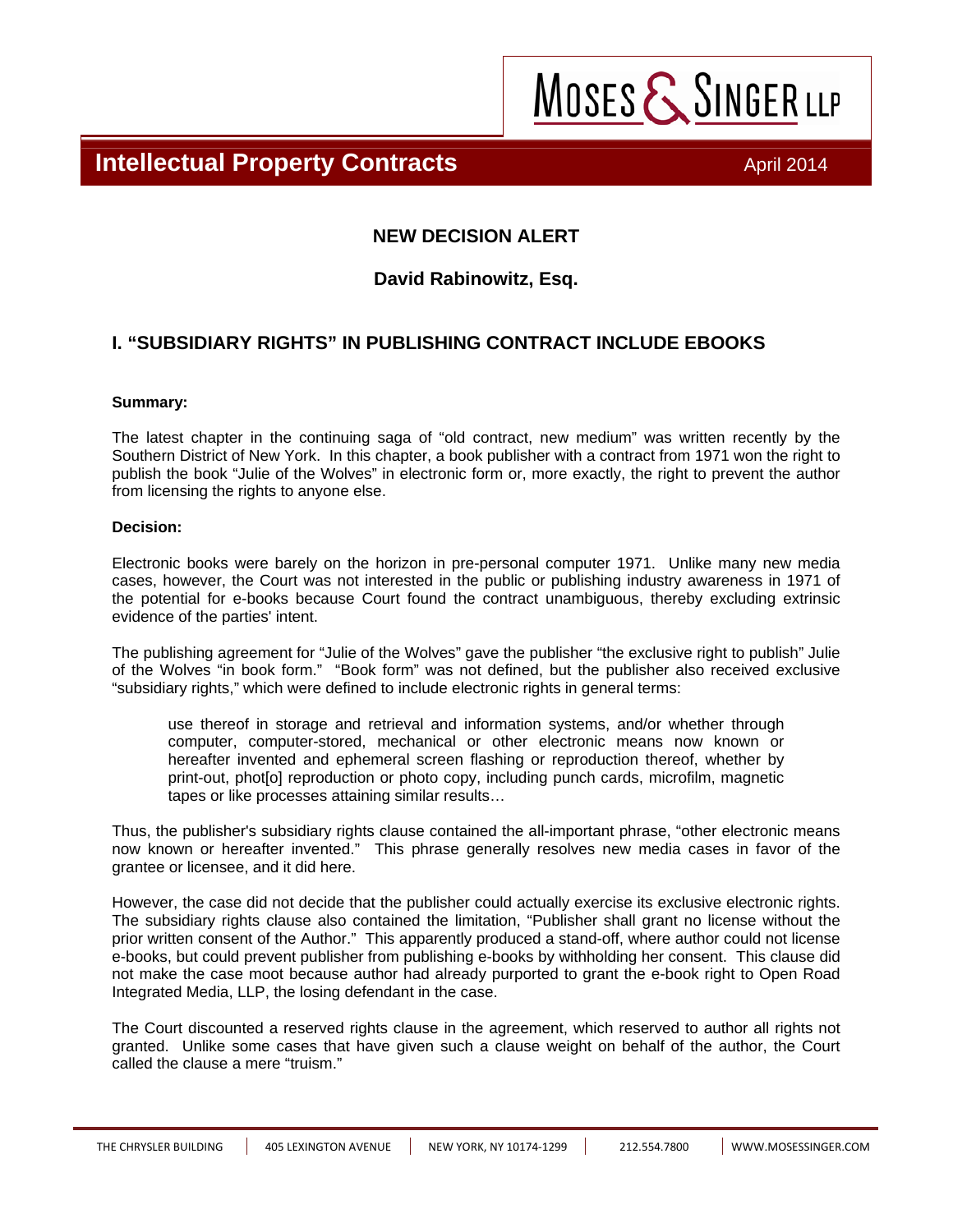## **Intellectual Property Contracts April 2014 April 2014**

MOSES & SINGER LLP

The Court distinguished the landmark *Rosetta Books* case (*Random House, Inc. v. Rosetta Books LLC*, 150 F. Supp. 2d 613, 620 (S.D.N.Y. 2001)), finding the HarperCollins agreement "significantly different" from the Rosetta Books agreement. The HarperCollins agreement gave publisher the right to "publish in book form," whereas the Rosetta Books agreement granted the right "to print, publish and sell." The Court focused on the word "print" in the Rosetta Books agreement. The Court said that "the inclusion of the word 'print' has a limiting effect and a strong connotation of paper copy. The word 'print' is absent from the 1971 contract governing here, thereby distinguishing the case at bar from Rosetta Books."

#### **Practice points:**

- In a new media case, contract language is key. Most important of all is the phrase "now known or hereafter invented" as applied to the media of distribution.
- Not every new media case is determined by whether the parties did imagine or could have imagined the medium in question at the time of contracting, if the contract is clear enough on its face.

*[HarperCollins Pub. LLC v. Open Road Integrated Media, LLP](http://www.mosessinger.com/site/rte_uploads/files/HarperCollinsvOpenRoadDistCt.pdf)*, 11 Civ. 9499 (S.D.N.Y. 3/14/14) (Buchwald, J.) NYLJ 1202647742193

### **II. DUTIES OF ART GALLERIES TO ARTISTS**

#### **Summary:**

An art gallery does not own prints of the artist's work that it pays for if its agreement says that it is the "agent" for the artist. It must turn the prints over to the artist upon termination of the relationship, although it may be entitled to be paid for the cost of production.

#### **Case Description:**

In *Scher v. Stendhal Gallery* (1<sup>st</sup> Dep't 3/27/14), Gallery and Artist signed an agreement in October, 2005, making Gallery Artist's "exclusive agent" for three years for the sale of original works and "limited edition prints published exclusively by Gallery." The agreement forbade oral modification.

During the term of the agreement, Gallery and Artist orally agreed that Gallery would produce prints of certain works at Gallery's expense, the proceeds to be split 90-10 Gallery-Artist. Gallery produced the prints, which Artist signed and numbered. At the time the lawsuit was commenced, Gallery had incurred about \$300,000 in costs to produce and sell the prints and had sales of about \$1.4 million, but had only paid Artist \$15,000, far less than 10% of the proceeds, whether gross or net.

The parties continued to work together after expiration of the agreement for another 1½ years, when Artist terminated the relationship.

Artist sued Gallery for, among other things, possession of the remaining prints. Gallery claimed that it owned the prints and that, in any event, it was entitled to 90% of the proceeds from their sale.

#### **Decision:**

The Appellate Division held that the agreement making the Gallery the agent of the Artist for the sale of prints meant that Gallery acted in an agency capacity in producing the prints and "accordingly, the prints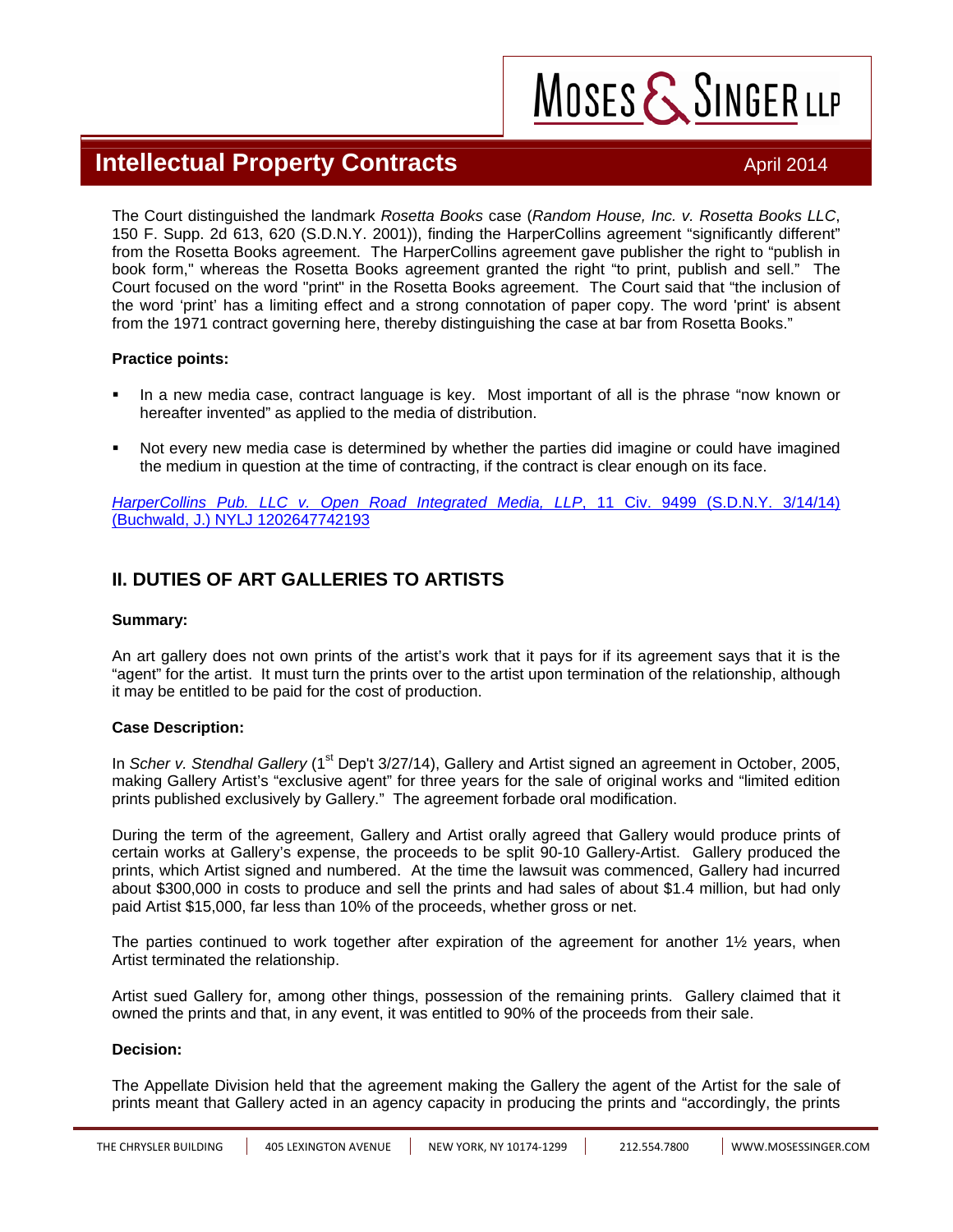# MOSES & SINGER LLP

## **Intellectual Property Contracts April 2014 April 2014**

must be deemed to be [Artist's] property," citing two New York Chancery [sic] cases from the 1830s and some secondary sources. Rejecting Gallery's claim that the parties had an understanding that the prints were Gallery's property, the Court held that because the Gallery was Artist's agent and therefore Artist's fiduciary, Gallery was bound to disclose to her when the print agreement was made "any understanding" that Gallery had at the time of the oral print deal that the Gallery would own the prints. Having made no express agreement that Gallery would own the prints, the Gallery "left itself exposed" and the Court would not "relieve a fiduciary … of its own carelessness in dealing with its principal," even though Gallery paid for production of the prints and reserved in the admitted, although oral, agreement that Gallery would keep 90% of the proceeds. Consequently, Gallery had to turn the unsold prints over to Artist.

The Appellate Division also found no merit in Gallery's claim to 90% of the proceeds of future print sales. The Court held that while the parties did agree to split the sales revenue, "as to the unsold prints, there is no sales revenue to which to apply the parties' agreement." Without expressly saying so, the Court evidently deemed the termination of the parties' relationship to also terminate the admitted oral agreement to split the proceeds of sales. It is possible that the Court viewed the oral agreement as an unenforceable, invalid oral modification of the written agreement.

Also, the Court noted pointedly that "[Artist] has chosen not to challenge on appeal the motion court's determination that she should compensate the Gallery for the production costs of the unsold prints," implying that the Court had some doubt as to whether the Gallery was even entitled to recover its costs of production.

#### **Practice points:**

It is important to put agreements in writing. Here, the oral agreement about prints was deemed to have ended with the "relationship" although there was no testimony mentioned that that agreement had an end date.

A party agreeing to be an agent thereby becomes a fiduciary. Here, the fiduciary relationship was applied to place on Gallery some unusual burdens concerning its subsequent oral agreement with Artist, although the Court did not cite the stringent general rules regulating agreements between fiduciaries and beneficiaries.

While not expressly commented on in the case, paying admittedly due amounts makes a better impression on a Court than withholding everything until ordered to pay. Under the oral agreement about the prints, Artist was entitled to either \$140,000 (10% of gross proceeds) or \$110,000 (10% of net proceeds). We may conjecture that Gallery's holding back without apparent excuse all but \$15,000 of Artist's share influenced the Court's view of the case. Gallery also sold a painting for \$50,000 that it was prohibited from selling for less than \$90,000 under the terms of the consignment and apparently neglected to pay Artist her 50% commission on that sale, either based on the \$50,000 actual sales price or the \$90,000 contract price. This omission probably did not help Gallery's case either.

*Scher v. Stendhal Gallery, Inc.*[, 2014 NY Slip Op 02154, NYLJ 1202648795853, Index No. 650598/10 \(1](http://www.mosessinger.com/site/rte_uploads/files/SchervStendhalGalleryInc.pdf)st Dep't 3/27/14)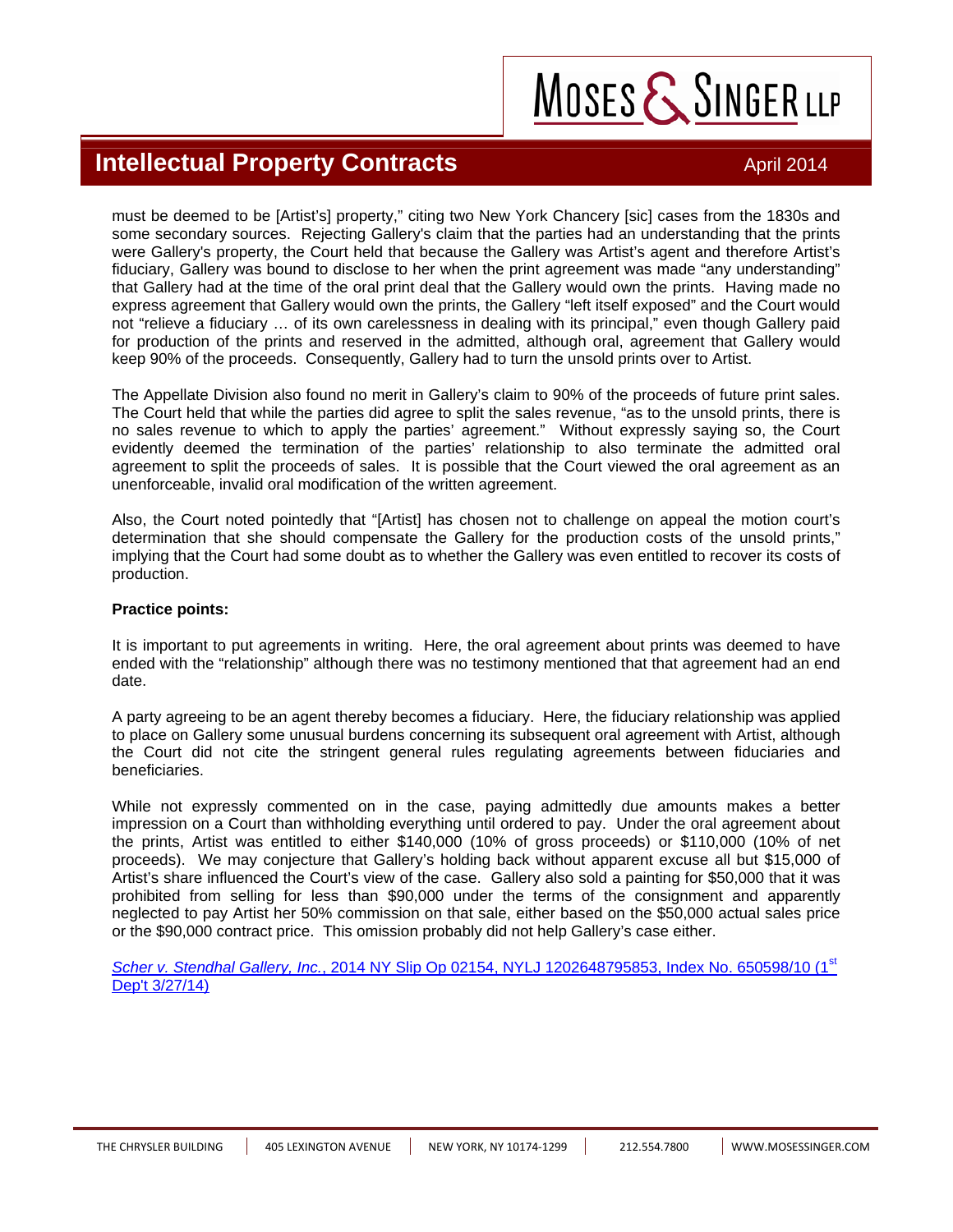# MOSES & SINGER LLP

Since 1919, [Moses & Singer](http://www.mosessinger.com) has provided legal services to diverse businesses and to prominent individuals and their families. Among the firm's broad array of U.S. and international clients are leaders in banking and finance, entertainment, media, real estate, healthcare, advertising, and the hotel and hospitality industries. We provide cost-effective and result-focused legal services in the following areas:

- Accounting Law Practice
- **Advertising**
- **Asset Protection**
- Banking and Finance
- Business Reorganization, Bankruptcy and Creditors' Rights
- Corporate/M&A
- Corporate Trust
- Equipment Lease Financing
- Global Outsourcing and Procurement
- **Healthcare**
- Hospitality, Food Service and Restaurants
- Income Tax
- Intellectual Property
- Internet/Technology
- Labor, Employment & Employee Benefits
- Legal Ethics & Law Firm **Practice**
- **Litigation**
- Matrimonial and Family Law
- Privacy and Cybersecurity
- Private Funds
- Promotions Law
- Real Estate
- Securities and Capital Markets
- Securities Litigation
- Sports & Entertainment
- Trusts and Estates
- White Collar Criminal Defense and Government Investigations



Moses & Singer LLP is the New York City law firm member of the MSI Global Alliance (MSI). MSI is one of the world's leading international alliances of independent legal and accounting firms, with over 250 member firms in 100 countries - www.msiglobal.org.

> Moses & Singer LLP The Chrysler Building 405 Lexington Avenue New York, NY 10174-1299 Tel: 212.554.7800, Fax: 212.554.7700

> 2200 Fletcher Avenue Fort Lee, NJ 07024 Tel: 201.363.1210, Fax: 201.363.9210 Abraham Y. Skoff, Esq. Managing Attorney for New Jersey

> 10 Cuttermill Road – Suite 201 Great Neck, NY 11021 Tel: 516.498.8828, Fax: 516.498.8810 James Alterbaum, Esq. Managing Attorney for Long Island